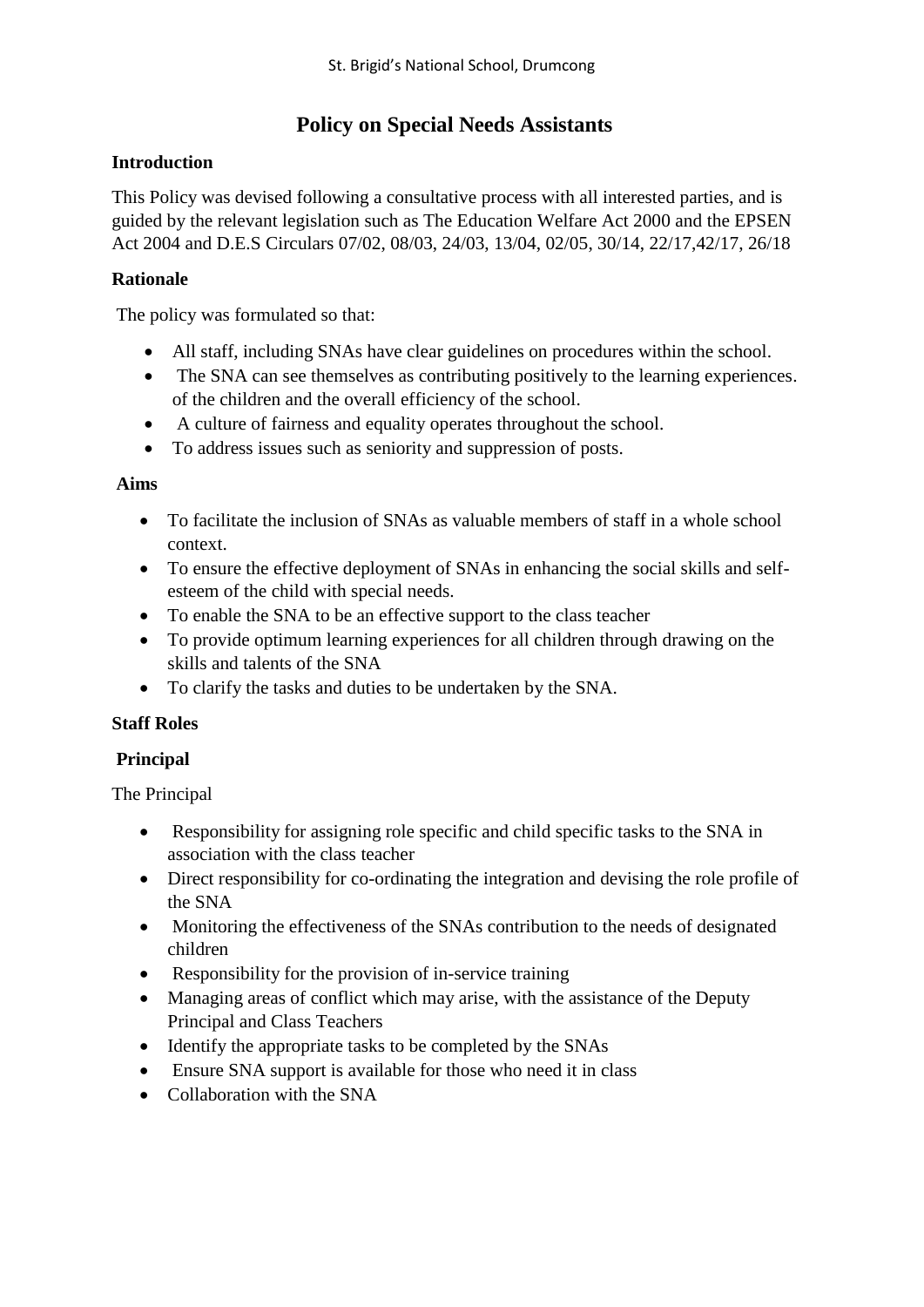**Teaching Staff:** The teachers will

- Identify the appropriate tasks to be completed by SNA.
- Ensure SNA support is available for those who need it in a class situation.
- Assume responsibility for *Student Support Files* in consultation with SET teachers and relevant bodies.
- Collaborate with SNA
- Provide a suitable seating arrangement for SNA/Special Needs child in the mainstream setting.
- Devise a list of classroom tasks to be undertaken by the SNA on in-service days.
- Organise tasks to be filled by SNA to fulfil Croke Park hours

# **The Role of the SNA**

There is one full- time SNA posts presently in St.Brigid's N.S. Special needs Assistants are considered to be an important part of the school team. The SNA always works under the direction of the class teacher or Special Education Teachers(SET). The teacher plans lessons and directs learning. The SNA provides support to the teacher.

The role and responsibilities of the SNA is as follows:

- To foster the participation of assigned pupils in the social and academic processes of the school. This is done through supervising and assisting small groups of pupils in activities set by the teacher and promoting the inclusion of these children in mainstream work and keeping them on task.
- It may also include tasks such as escorting groups of young children to work areas outside the classroom, boarding and alighting from buses, preparing P.E. equipment, assisting in P.E and Art classes etc.
- The SNA will supervise assigned children during break times. She must be aware at all times of the position of their assigned child in the yard. She is expected to bring any early signs of bullying to the attention of either the class teacher or the Principal.
- To assist in the inclusion of assigned children through supervision of organised games.
- To enable assigned pupils to become more independent learners. The SNA is encouraged to develop independence in pupils with special needs through showing interest both in the classroom setting and at play. The school does not encourage the 'Velcro model' whereby the SNA is solely supporting the child with needs all day long.
- To support the work by outside agencies such as Speech Therapists and Occupational Therapists under the guidance of the class teacher.
- To assist teachers in the supervision of pupils with special needs during assembly, recreational and dispersal periods, school visits, walks and similar activities. This applies to assistance with clothing, feeding, toileting and general hygiene.
- To help to raise standards of achievement of all pupils. This form of support for pupils is achieved through being involved at whole class level in activities that can support the teacher such as listening to reading, assisting with art, games and P.E and preparing classroom materials.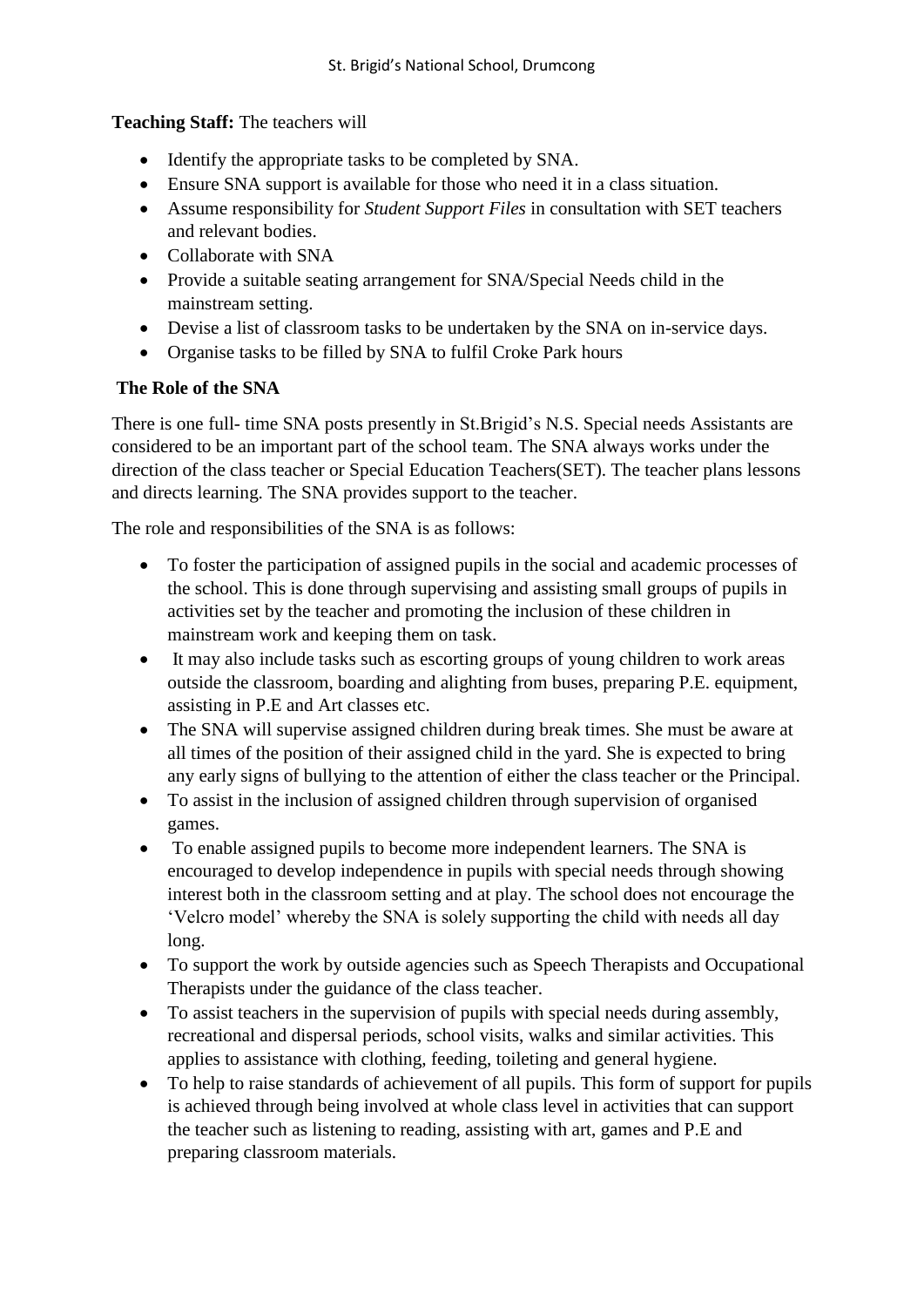### **Recruitment Procedures**

The recruitment procedures for the appointment of ancillary staff (SNAs) are as follows:

- The post is advertised in the local newspaper and on an educational website.
- The nature of the post is stated and the applicant is asked to apply using the standard SNA application form only by post or electronically [drumcongapplications@gmail.com](mailto:drumcongapplications@gmail.com)
- The closing date is listed as 2 weeks after the insert of the advertisement
- The selection Board gives at least one week's notice of interview
- Criteria are agreed prior to interview and applied to all candidates.
- The Selection Board consists of the Chairperson of the Board of Management, Principal and an independent assessor with an appropriate gender balance.
- A marking scheme is used and retained as a record
- All appointments are subject to Board of Management approval and the provisions of the Employment Equality Act. The successful candidate is required to furnish the Board with: a) A med mark fitness cert b) A Garda Clearance Cert c) A signed Confidentiality Clause.
- The appointed SNA must agree to respect the ethos of the school.
- If the school receives an application from an SNA who is due to be made redundant and who has submitted a certified copy of Panel Form 1 (PF1), then the school is obliged to offer the post to that SNA. In the event of two or more SNAs submitting PF1, these only will be called for interview.

# **Appointment**

On appointment, each SNA is required to:

- Sign a contract of employment and a Confidentiality Clause
- Supply school administration with P.P.S number, telephone number etc
- Become familiar with circulars detailing sick leave, maternity leave, leave of absence etc.
- Sign the D.E.S appointment form
- Familiarise themselves with school policies

#### **Contracts of Employment**

Special needs assistants are not assigned to a particular pupil but to the school. However a particular child may be assigned at break times when/if deemed necessary.

A statement of order of seniority Of Special Needs Assistants employed in the school is updated each year and displayed on the staff noticeboard.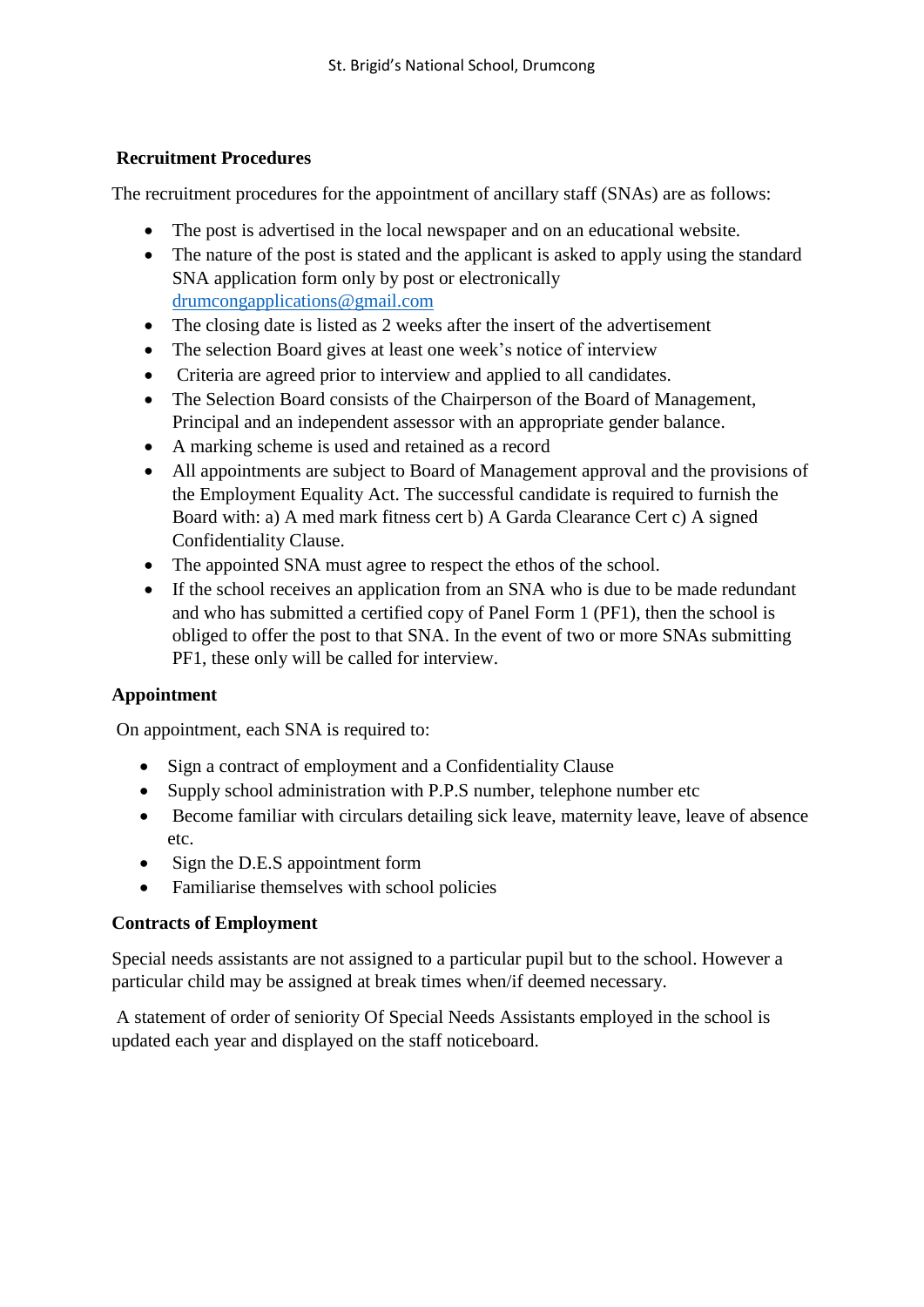Classroom Procedure

- The pupils usually address the SNA in a formal manner only. Children are permitted to address SNAs by their first name depending on their needs.
- The SNA must refer all matters on curriculum, classroom management, discipline etc. to the classroom teacher
- Written reports may be required by the classroom teacher on individual children on a case by case basis. Information received on children, and observations made in classrooms, need to be handled sensitively and carefully. Parents with questions or issues about school policy or practice should be referred directly to the class teacher, the Learning Support teacher or the Principal. This applies to direct face to face communication or indirect telephone communication.

# **Staff Meetings**

The Special Needs Assistants will be required to attend Staff Meetings when issues of relevance to their own particular work or whole school issues are up for discussion.

### **Hours of Work**

The full time SNA is expected to work the normal working school day. In addition the SNAs are required to be available for 72 Croke Park hours as directed by the principal/deputy principal.

#### **Brief Absences**

The welfare and the educational needs of the pupils shall take precedence over all other considerations and absences should be kept to a minimum. (*Circular 0032/2010)*

# **Training**

Regular training is provided for SNAs when appropriate. This may coincide with in-service days for mainstream staff or is availed of when appropriate courses become available through the local Education Centre.

#### **Success Criteria**

. We will know that the Policy is achieving its aims when

- Children with Special Needs are included in selected whole school activities without disruption to mainstream class procedures
- Children are experiencing a safe and stimulating environment.
- The Special Needs children are becoming independent learners and acquiring life skills
- The Special Needs child is reaching the targets set out in Support Plans
- Parents are happy with the care and educational progress of their child.

# **Implementation**

The plan is implemented by the principal, teachers and Special Needs Assistant and supported by the Board of Management.